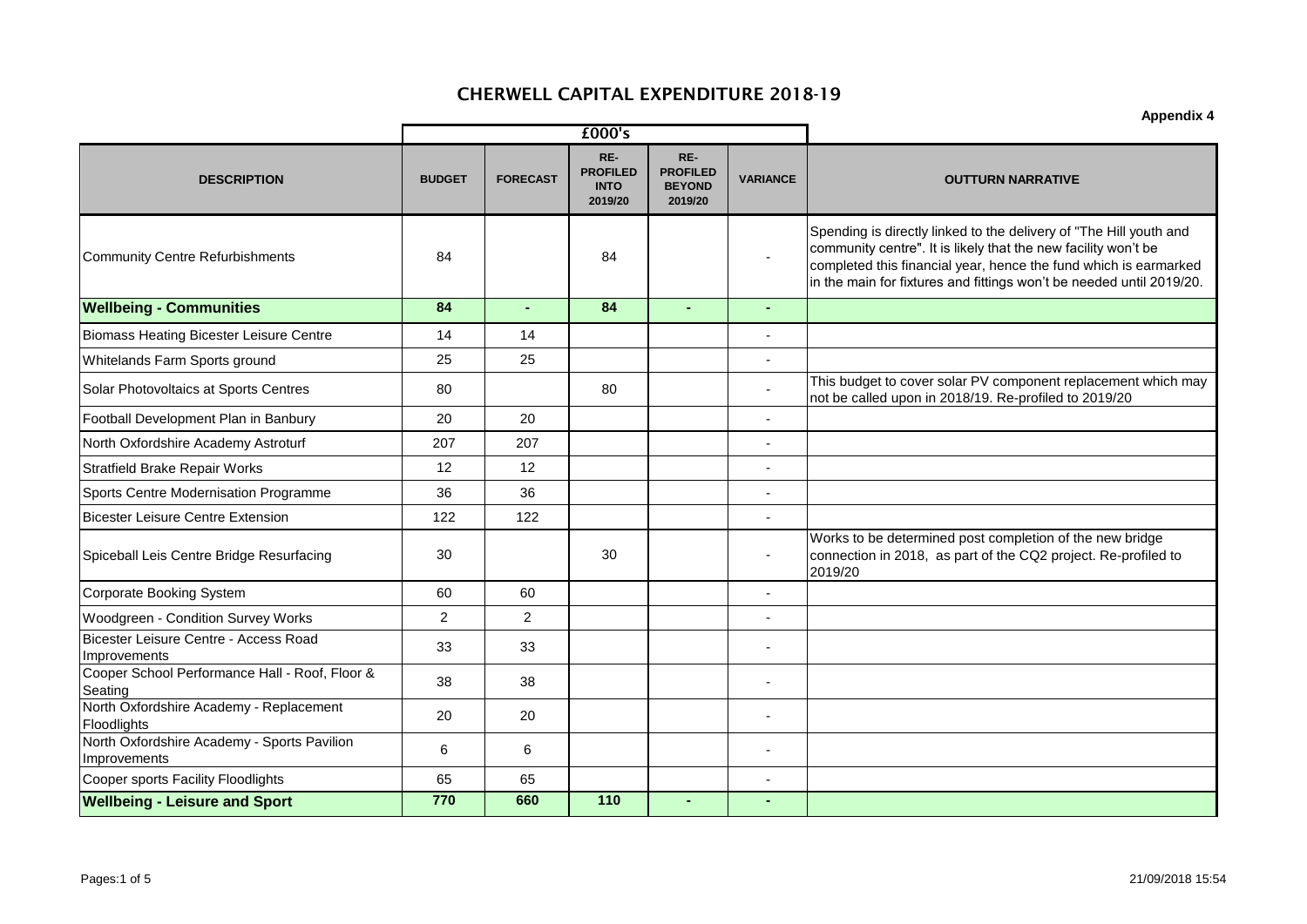|                                                 | £000's        |                 |                                                  |                                                    |                          |                                                                                                                                                     |
|-------------------------------------------------|---------------|-----------------|--------------------------------------------------|----------------------------------------------------|--------------------------|-----------------------------------------------------------------------------------------------------------------------------------------------------|
| <b>DESCRIPTION</b>                              | <b>BUDGET</b> | <b>FORECAST</b> | RE-<br><b>PROFILED</b><br><b>INTO</b><br>2019/20 | RE-<br><b>PROFILED</b><br><b>BEYOND</b><br>2019/20 | <b>VARIANCE</b>          | <b>OUTTURN NARRATIVE</b>                                                                                                                            |
| Empty Homes Work-in-Default Recoverable         | 100           | 100             |                                                  |                                                    |                          | Moving £100k to Capital Reserves (NB. This needs to remain at<br>£100k per annum. Any unspent budget is to be reprofiled and<br>topped up to £100k) |
| <b>Disabled Facilities Grants</b>               | 983           | 983             |                                                  |                                                    | $\blacksquare$           |                                                                                                                                                     |
| <b>Discretionary Grants Domestic Properties</b> | 339           | 339             |                                                  |                                                    | $\overline{\phantom{a}}$ |                                                                                                                                                     |
| Abritas Upgrade                                 | 33            | 33              |                                                  |                                                    | $\blacksquare$           |                                                                                                                                                     |
| <b>Wellbeing - Housing</b>                      | 1,455         | 1,455           |                                                  |                                                    |                          |                                                                                                                                                     |
| <b>Wellbeing Total</b>                          | 2,309         | 2,115           | 194                                              |                                                    | $\blacksquare$           |                                                                                                                                                     |
| The Hill Youth Community Centre                 | 989           | 989             |                                                  |                                                    | $\blacksquare$           |                                                                                                                                                     |
| <b>East West Railways</b>                       | 1,160         |                 | 1,160                                            |                                                    |                          | There is a 5 years schedule of capital contributions to 2019 / 20<br>have not yet been requested. Re-profiled to 2019/20                            |
| Graven Hill - Loans and Equity                  | 600           | 600             |                                                  |                                                    |                          |                                                                                                                                                     |
| Place & Growth - Economy & Regeneration         | 2,749         | 1,589           | 1,160                                            | $\mathbf{r}$                                       | $\sim$                   |                                                                                                                                                     |
| <b>Place &amp; Growth Total</b>                 | 2,749         | 1,589           | 1,160                                            | $\blacksquare$                                     |                          |                                                                                                                                                     |
| <b>Car Park Refurbishments</b>                  | 467           |                 | 467                                              |                                                    |                          | Budget for the replacement of parking equipment which is not<br>expected in 2018/19. Re-profiled to 2019/20.                                        |
| <b>Energy Efficiency Projects</b>               | 28            | 28              |                                                  |                                                    | $\overline{\phantom{a}}$ |                                                                                                                                                     |
| <b>Glass Bank Recycling Scheme</b>              | 8             | 8               |                                                  |                                                    | $\blacksquare$           |                                                                                                                                                     |
| <b>Public Conveniences</b>                      | 50            |                 | 50                                               |                                                    |                          | Budget for the uplift of the Public Conveniences, work not<br>expected to start in 2018/19. Re-profiled to 2019/20.                                 |
| Off Road Parking Facilities                     | 18            | 18              |                                                  |                                                    | $\mathbf{r}$             |                                                                                                                                                     |
| Vehicle Replacement Programme                   | 879           | 557             | 322                                              |                                                    |                          | £322k deferred due to the useful life of some vehicles longer than<br>estimated.                                                                    |
| Wheeled Bin Replacement Scheme                  | 125           | 125             |                                                  |                                                    | $\mathbf{r}$             |                                                                                                                                                     |
| Urban Centre Electricity Installations          | 15            |                 | 15                                               |                                                    |                          | Work on the Urban Centre Electricity Installations not expected to<br>commence until next financial year, hence re-profiled to 2019/20.             |
| Bicester Cattle Market Car Park Phase 2         | 90            | 90              |                                                  |                                                    |                          |                                                                                                                                                     |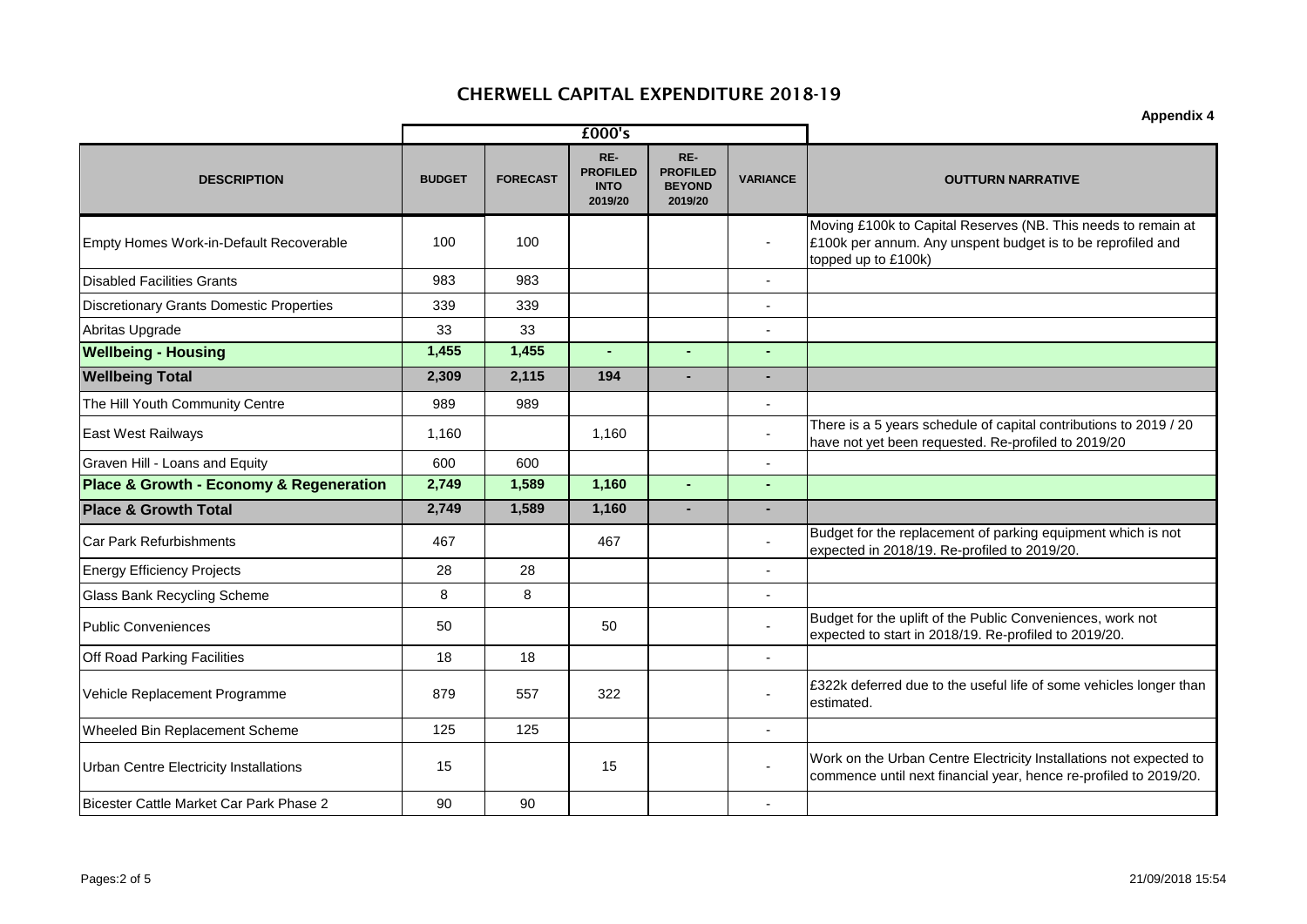|                                                 |               |                 | £000's                                           |                                                    |                 | Appenuix 4                                                                                               |
|-------------------------------------------------|---------------|-----------------|--------------------------------------------------|----------------------------------------------------|-----------------|----------------------------------------------------------------------------------------------------------|
| <b>DESCRIPTION</b>                              | <b>BUDGET</b> | <b>FORECAST</b> | RE-<br><b>PROFILED</b><br><b>INTO</b><br>2019/20 | RE-<br><b>PROFILED</b><br><b>BEYOND</b><br>2019/20 | <b>VARIANCE</b> | <b>OUTTURN NARRATIVE</b>                                                                                 |
| Vehicle Lifting Equipment                       | 30            | 30              |                                                  |                                                    |                 |                                                                                                          |
| <b>Container Bin Replacement</b>                | 20            | 20              |                                                  |                                                    | $\mathbf{r}$    |                                                                                                          |
| <b>Banbury Market Improvements</b>              | 20            | 20              |                                                  |                                                    | $\overline{a}$  |                                                                                                          |
| <b>Environment - Environment</b>                | 1,750         | 896             | 854                                              | $\Delta$                                           | ÷.              |                                                                                                          |
| <b>Customer Self-Service Portal CRM Solutn</b>  | 80            | 80              |                                                  |                                                    | $\blacksquare$  |                                                                                                          |
| <b>Environment - Environment</b>                | 80            | 80              |                                                  | $\blacksquare$                                     |                 |                                                                                                          |
| <b>Environment Total</b>                        | 1,830         | 976             | 854                                              | $\blacksquare$                                     | ÷               |                                                                                                          |
| Financial System Upgrade                        | 0             |                 |                                                  |                                                    | $\overline{a}$  |                                                                                                          |
| Academy Harmonisation                           | 119           | 119             |                                                  |                                                    |                 |                                                                                                          |
| <b>Finance &amp; Governance - Finance &amp;</b> | 119           | 119             | $\sim$                                           | $\mathbf{r}$                                       | $\mathbf{r}$    |                                                                                                          |
| <b>Condition Survey Works</b>                   | 77            | 77              |                                                  |                                                    | $\blacksquare$  |                                                                                                          |
| <b>Bradley Arcade Roof Repairs</b>              | 85            | 35              |                                                  |                                                    | (50)            | Savings for work completed for less than the original bid value<br>achieving the same goals.             |
| Orchard Way Shopping Arcade Front Serv          | 20            | 16              |                                                  |                                                    | (4)             | Savings for work completed for less than the original bid value<br>achieving the same goals.             |
| Old Bodicote House                              | $\mathbf 0$   |                 |                                                  |                                                    | $\mathbf{r}$    |                                                                                                          |
| <b>Bicester Town Centre Redevelopment</b>       | 0             |                 |                                                  |                                                    | $\blacksquare$  |                                                                                                          |
| Banbury Museum - Refurbishment Programme        | 0             |                 |                                                  |                                                    |                 |                                                                                                          |
| Community Buildings - Remedial Works            | 150           | 100             |                                                  |                                                    | (50)            | Savings for work completed for less than the original bid value<br>achieving the same goals.             |
| <b>Car Parks Resurfacing</b>                    | $\mathbf 0$   |                 |                                                  |                                                    | $\blacksquare$  |                                                                                                          |
| Spiceball Riverbank Reinstatement               | 50            |                 | 50                                               |                                                    |                 | On hold pending the completion of a new bridge as part of the<br>CQ2 development. Re-profiled to 2019/20 |
| <b>NW Bicester Eco Business Centre</b>          | 2,236         | 2,236           |                                                  |                                                    | $\blacksquare$  |                                                                                                          |
| Build Programme Phase 1a                        | 1,047         | 1,047           |                                                  |                                                    |                 | Agreed capital budget re-profiled from 2017/18 now coded to the<br>applicable service area.              |
| Banbury - Antelope Garage                       | 0             | 29              |                                                  |                                                    | 29              | Additional cost for a second fire exit route to the "Antelope<br>Garage" in Banbury.                     |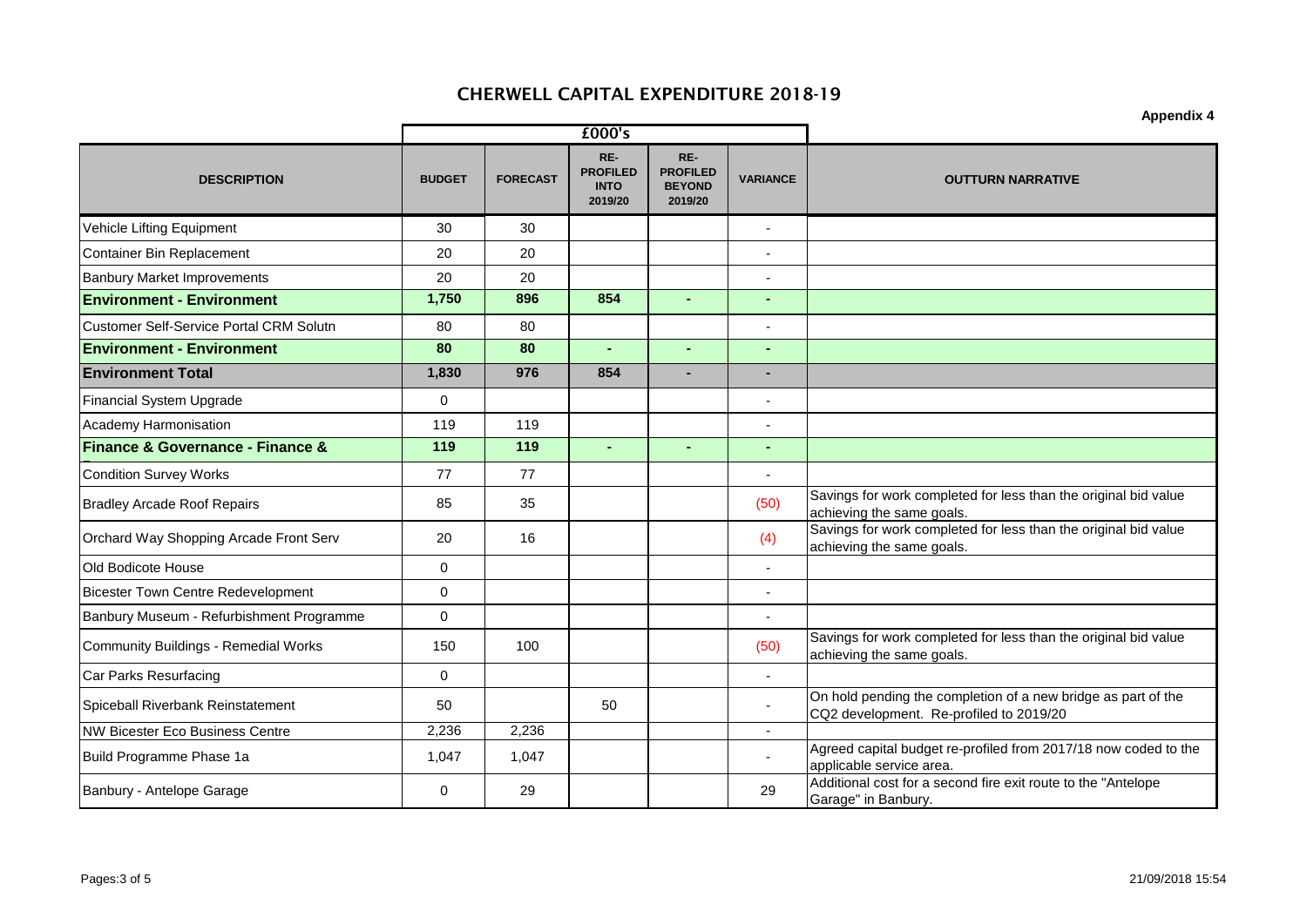|                                                                                    |               |                 |                                                  |                                                    |                          | <b>Appendix 4</b>                                                                                                                                                                                                                    |
|------------------------------------------------------------------------------------|---------------|-----------------|--------------------------------------------------|----------------------------------------------------|--------------------------|--------------------------------------------------------------------------------------------------------------------------------------------------------------------------------------------------------------------------------------|
|                                                                                    |               |                 | £000's                                           |                                                    |                          |                                                                                                                                                                                                                                      |
| <b>DESCRIPTION</b>                                                                 | <b>BUDGET</b> | <b>FORECAST</b> | RE-<br><b>PROFILED</b><br><b>INTO</b><br>2019/20 | RE-<br><b>PROFILED</b><br><b>BEYOND</b><br>2019/20 | <b>VARIANCE</b>          | <b>OUTTURN NARRATIVE</b>                                                                                                                                                                                                             |
| Banbury Health Centre - Refurbishment of<br>Ventilation, Heating & Cooling Systems | 270           | 270             |                                                  |                                                    | $\overline{\phantom{a}}$ |                                                                                                                                                                                                                                      |
| Thorpe Way Industrial estate - Roof & Roof Lights                                  | 64            | 64              |                                                  |                                                    | $\blacksquare$           |                                                                                                                                                                                                                                      |
| Castle Quay 2                                                                      | 62,000        | 4,689           | 42,644                                           | 14,667                                             |                          |                                                                                                                                                                                                                                      |
| Castle Quay 1                                                                      | 7,636         | 7,636           |                                                  |                                                    | $\overline{\phantom{a}}$ |                                                                                                                                                                                                                                      |
| Franklins House - Travelodge                                                       | 783           | 783             |                                                  |                                                    |                          |                                                                                                                                                                                                                                      |
| Bicester - Pioneer Square                                                          | 135           | 135             |                                                  |                                                    | $\overline{\phantom{a}}$ |                                                                                                                                                                                                                                      |
| <b>Cherwell Community Fund</b>                                                     | 100           | 100             |                                                  |                                                    | $\overline{\phantom{a}}$ |                                                                                                                                                                                                                                      |
| Build Programme Phase 1b                                                           | 1,875         | 1,875           |                                                  |                                                    | $\overline{\phantom{a}}$ |                                                                                                                                                                                                                                      |
| Build Programme Phase 2                                                            | 6,500         | 6,500           |                                                  |                                                    | $\overline{a}$           |                                                                                                                                                                                                                                      |
| Housing & IT Asset System joint CDC/SNC                                            | 50            | 50              |                                                  |                                                    |                          |                                                                                                                                                                                                                                      |
| Orchard Way - external decorations                                                 | 95            | 95              |                                                  |                                                    | $\blacksquare$           |                                                                                                                                                                                                                                      |
| <b>Retained Land</b>                                                               | 180           | 180             |                                                  |                                                    | $\blacksquare$           |                                                                                                                                                                                                                                      |
| <b>Thorpe Place Industrial Units</b>                                               | 175           | 175             |                                                  |                                                    | $\blacksquare$           |                                                                                                                                                                                                                                      |
| Thorpe Way Industrial Units                                                        | 145           | 145             |                                                  |                                                    |                          |                                                                                                                                                                                                                                      |
| Horsefair Banbury                                                                  | 100           | 100             |                                                  |                                                    | $\blacksquare$           |                                                                                                                                                                                                                                      |
| Thorpe Lane Depot - Tarmac / drainage                                              | 110           | 110             |                                                  |                                                    | $\overline{\phantom{a}}$ |                                                                                                                                                                                                                                      |
| EPC certification & compliance works                                               | 40            | 40              |                                                  |                                                    |                          |                                                                                                                                                                                                                                      |
| Finance & Governance - Property, Investment &<br><b>Contract Management</b>        | 83,923        | 26,487          | 42,694                                           | 14,667                                             | (75)                     |                                                                                                                                                                                                                                      |
| <b>Finance &amp; Governance Total</b>                                              | 84,042        | 26,606          | 42,694                                           | 14,667                                             | (75)                     |                                                                                                                                                                                                                                      |
| Microsoft Licensing Agreement                                                      | 110           | 110             |                                                  |                                                    |                          | Previously reported that a (£110k) for Microsoft licensing<br>agreement budget was no longer required, following further<br>investigation it has been established that the total budget is<br>required and will be spend in 2018/19. |
| Land & Property Harmonisation                                                      | 83            | 83              |                                                  |                                                    |                          |                                                                                                                                                                                                                                      |
| 5 Year Rolling HW / SW Replacement Prog                                            | 50            | 50              |                                                  |                                                    |                          |                                                                                                                                                                                                                                      |